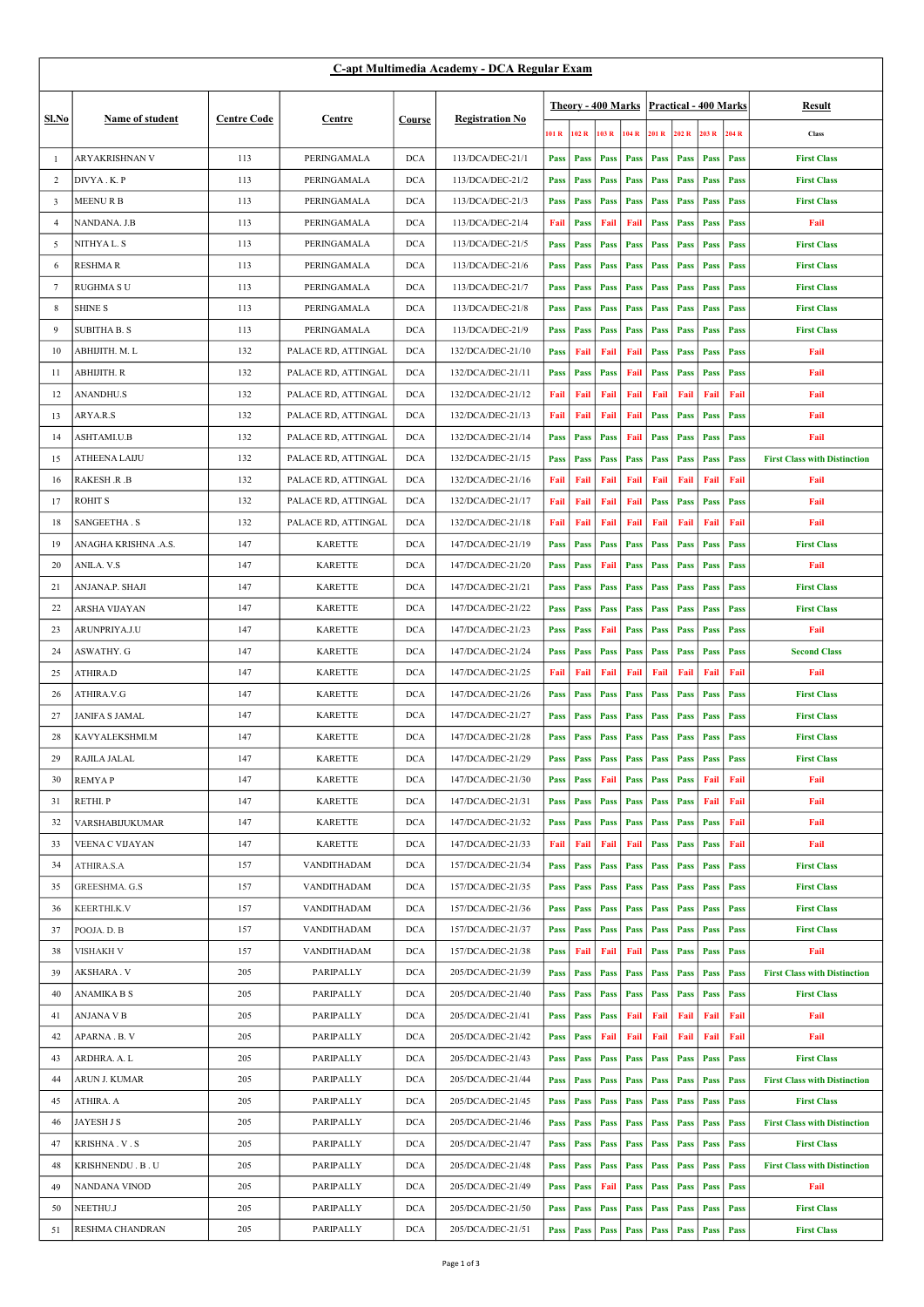| 52  | <b>REVATHY K S</b>        | 205 | <b>PARIPALLY</b>            | <b>DCA</b> | 205/DCA/DEC-21/52  | <b>Pass</b> | Pass        | <b>Pass</b>                                           | Pass        | Pass        | Pass        | <b>Pass</b> | Pass        | <b>First Class</b>                  |
|-----|---------------------------|-----|-----------------------------|------------|--------------------|-------------|-------------|-------------------------------------------------------|-------------|-------------|-------------|-------------|-------------|-------------------------------------|
| 53  | SOFIA. S. KUMAR           | 205 | PARIPALLY                   | <b>DCA</b> | 205/DCA/DEC-21/53  | Pass        | Pass        | Pass                                                  | Pass        | Pass        | Pass        | Pass        | Pass        | <b>First Class</b>                  |
| 54  | SREELEKSHMI.R.S           | 205 | PARIPALLY                   | <b>DCA</b> | 205/DCA/DEC-21/54  | <b>Pass</b> | Pass        | Pass                                                  | Pass        | Pass        | Pass        | Pass        | Pass        | <b>First Class with Distinction</b> |
| 55  | VRINDHA. V.P              | 205 | PARIPALLY                   | <b>DCA</b> | 205/DCA/DEC-21/55  | Pass        | Pass        | Pass                                                  | Pass        | Pass        | Pass        | Pass        | Pass        | <b>First Class</b>                  |
| 56  | AMAL. B. NATH             | 226 | KANNANALLOOR                | <b>DCA</b> | 226/DCA/DEC-21/56  | Pass        | Pass        | Pass                                                  | Fail        | Pass        | Pass        | Pass        | Fail        | Fail                                |
| 57  | ARYA .S .RAVEENDRAN       | 228 | <b>ANCHAL</b>               | <b>DCA</b> | 228/DCA/DEC-21/57  | <b>Pass</b> | Pass        | Pass                                                  | Pass        | Pass        | Pass        | Pass        | Pass        | <b>First Class</b>                  |
| 58  | <b>GREESHMA SUNIL</b>     | 228 | <b>ANCHAL</b>               | <b>DCA</b> | 228/DCA/DEC-21/58  | Pass        | Fail        | Fail                                                  | Pass        | Pass        | Pass        | Pass        | Pass        | Fail                                |
| 59  | <b>MUHSINA S</b>          | 228 | <b>ANCHAL</b>               | <b>DCA</b> | 228/DCA/DEC-21/59  | Pass        | Pass        | Fail                                                  | Pass        | Pass        | Pass        | Pass        | Pass        | Fail                                |
| 60  | RENJINI A M               | 228 | <b>ANCHAL</b>               | <b>DCA</b> | 228/DCA/DEC-21/60  | <b>Pass</b> | Fail        | Fail                                                  | Pass        | Pass        | Pass        | Pass        | <b>Pass</b> | Fail                                |
| 61  | <b>SUMAYYA E J</b>        | 228 | <b>ANCHAL</b>               | <b>DCA</b> | 228/DCA/DEC-21/61  | Fail        | Fail        | Fail                                                  | <b>Pass</b> | Pass        | Pass        | <b>Pass</b> | Pass        | Fail                                |
| 62  | <b>SURYAM</b>             | 228 | <b>ANCHAL</b>               | <b>DCA</b> | 228/DCA/DEC-21/62  |             | <b>Pass</b> | Fail                                                  | Pass        | Pass        | Pass        | Pass        |             | Fail                                |
|     |                           | 310 | <b>ADOOR</b>                | <b>DCA</b> |                    | Pass        |             |                                                       |             |             |             |             | Pass        |                                     |
| 63  | NITHYA. S                 |     |                             |            | 310/DCA/DEC-21/63  | <b>Pass</b> | Fail        | Fail                                                  | Fail        | Pass        | Pass        | Pass        | Pass        | Fail                                |
| 64  | <b>JEENA GEORGE</b>       | 312 | PATHANAMTHITTA              | <b>DCA</b> | 312/DCA/DEC-21/64  | Pass        | Pass        | Pass                                                  | Pass        | Pass        | Pass        | Pass        | Pass        | <b>First Class</b>                  |
| 65  | NEETHU. G.                | 312 | PATHANAMTHITTA              | <b>DCA</b> | 312/DCA/DEC-21/65  | Pass        | Pass        | <b>Pass</b>                                           | Pass        | Pass        | Pass        | Pass        | Pass        | <b>First Class with Distinction</b> |
| 66  | <b>RESHMA.R</b>           | 312 | PATHANAMTHITTA              | <b>DCA</b> | 312/DCA/DEC-21/66  | <b>Pass</b> | Pass        | <b>Pass</b>                                           | Pass        | Pass        | Pass        | Pass        | <b>Pass</b> | <b>First Class</b>                  |
| 67  | PRIYAMOL JOHN             | 510 | <b>KULATHOORMOZHY</b>       | <b>DCA</b> | 510/DCA/DEC-21/67  | Fail        | Fail        | Fail                                                  | Fail        | Fail        | Fail        | Fail        | Fail        | Fail                                |
| 68  | <b>DEVIKA A S</b>         | 510 | KULATHOORMOZHY              | <b>DCA</b> | 510/DCA/DEC-21/68  | Fail        | Fail        | Fail                                                  | Fail        | Fail        | Fail        | Fail        | Fail        | Fail                                |
| 69  | <b>ANJALY S</b>           | 510 | KULATHOORMOZHY              | <b>DCA</b> | 510/DCA/DEC-21/69  | Pass        | Pass        | <b>Pass</b>                                           | Pass        | Pass        | Pass        | Pass        | Pass        | <b>First Class</b>                  |
| 70  | ASWATHY PRASAD.C          | 510 | <b>KULATHOORMOZHY</b>       | <b>DCA</b> | 510/DCA/DEC-21/70  | <b>Pass</b> | Fail        | Fail                                                  | Pass        | Pass        | Pass        | Pass        | Pass        | Fail                                |
| 71  | SNEHAMOL JOSEPH           | 510 | KULATHOORMOZHY              | <b>DCA</b> | 510/DCA/DEC-21/71  | Pass        | <b>Pass</b> | Fail                                                  | Fail        | Pass        | Pass        | <b>Pass</b> | Pass        | Fail                                |
| 72  | <b>TOMIN VINEETH</b>      | 511 | PALA                        | <b>DCA</b> | 511/DCA/DEC-21/72  | Pass        | Fail        | Fail                                                  | Fail        | Pass        | Pass        | Pass        | Pass        | Fail                                |
| 73  | <b>ALEENA JOHNSON</b>     | 705 | <b>NORTH PARAVUR</b>        | <b>DCA</b> | 705/DCA/DEC-21/73  | <b>Pass</b> | Pass        | Pass                                                  | Pass        | Pass        | Pass        | Pass        | Pass        | <b>First Class with Distinction</b> |
| 74  | ANAND APPUNNI M.A.        | 705 | NORTH PARAVUR               | <b>DCA</b> | 705/DCA/DEC-21/74  | <b>Pass</b> | <b>Pass</b> | <b>Pass</b>                                           | Pass        | Pass        | Pass        | Pass        | Pass        | <b>First Class</b>                  |
| 75  | ARYA.K.S.                 | 705 | NORTH PARAVUR               | <b>DCA</b> | 705/DCA/DEC-21/75  | Pass        | Pass        | <b>Pass</b>                                           | Pass        | Pass        | Pass        | Pass        | <b>Pass</b> | <b>First Class with Distinction</b> |
| 76  | ASIF HAMDHAN M A          | 705 | <b>NORTH PARAVUR</b>        | <b>DCA</b> | 705/DCA/DEC-21/76  | Pass        | Pass        | <b>Pass</b>                                           | Pass        | Pass        | Pass        | Pass        | <b>Pass</b> | <b>First Class with Distinction</b> |
| 77  | <b>ATHIRA P B</b>         | 705 | <b>NORTH PARAVUR</b>        | <b>DCA</b> | 705/DCA/DEC-21/77  | <b>Pass</b> | <b>Pass</b> | <b>Pass</b>                                           | Pass        | Pass        | Pass        | Pass        | Pass        | <b>First Class with Distinction</b> |
| 78  | <b>DERIN TOMY</b>         | 705 | <b>NORTH PARAVUR</b>        | <b>DCA</b> | 705/DCA/DEC-21/78  | <b>Pass</b> | Pass        | Pass                                                  | Pass        | Pass        | Pass        | Pass        | Pass        | <b>First Class with Distinction</b> |
| 79  | <b>DINSHA DILEEP</b>      | 705 | NORTH PARAVUR               | <b>DCA</b> | 705/DCA/DEC-21/79  | Pass        | Fail        | <b>Pass</b>                                           | Pass        | Pass        | Pass        | Pass        | Pass        | Fail                                |
| 80  | ELMA BIJU                 | 705 | <b>NORTH PARAVUR</b>        | <b>DCA</b> | 705/DCA/DEC-21/80  | Fail        | Fail        | Fail                                                  | Fail        | Fail        | Fail        | Fail        | Fail        | Fail                                |
| 81  | <b>GREESHMA RAJAN</b>     | 705 | <b>NORTH PARAVUR</b>        | <b>DCA</b> | 705/DCA/DEC-21/81  | Pass        | Pass        | <b>Pass</b>                                           | Pass        | Pass        | <b>Pass</b> | Pass        | Pass        | <b>First Class with Distinction</b> |
| 82  | <b>HARISH KRISHNA.T.S</b> | 705 | <b>NORTH PARAVUR</b>        | <b>DCA</b> | 705/DCA/DEC-21/82  | Pass        | Fail        | <b>Pass</b>                                           | Pass        | Pass        | Pass        | Pass        | Pass        | Fail                                |
| 83  | <b>JOYSEENA GEORGE</b>    | 705 | <b>NORTH PARAVUR</b>        | <b>DCA</b> | 705/DCA/DEC-21/83  | Fail        | Fail        | Fail                                                  | Fail        | Fail        | Fail        | Fail        | Fail        | Fail                                |
| 84  | <b>KRITHIKAKB</b>         | 705 | NORTH PARAVUR               | DCA        | 705/DCA/DEC-21/84  |             |             | Pass   Pass   Pass   Pass   Pass   Pass   Pass   Pass |             |             |             |             |             | <b>First Class</b>                  |
| 85  | MINISHA . K . DAS         | 705 | NORTH PARAVUR               | <b>DCA</b> | 705/DCA/DEC-21/85  | Pass        | Pass        | Pass                                                  | Pass        | Pass        | Pass        | Pass        | Pass        | <b>First Class</b>                  |
| 86  | NEENU UNNIKRISHNAN        | 705 | NORTH PARAVUR               | DCA        | 705/DCA/DEC-21/86  | Pass        | Pass        | <b>Pass</b>                                           | Pass        | Pass        | Pass        | Pass        | Pass        | <b>First Class</b>                  |
| 87  | VISHNU SURESH             | 705 | NORTH PARAVUR               | <b>DCA</b> | 705/DCA/DEC-21/87  | Fail        | Fail        | Fail                                                  | Fail        | Fail        | Fail        | Fail        | Fail        | Fail                                |
| 88  | <b>BLESSY JOSEPH</b>      | 731 | <b>EDAPALLY</b>             | DCA        | 731/DCA/DEC-21/88  | <b>Pass</b> | Pass        | Pass                                                  | Pass        | Pass        | Pass        | Pass        | Pass        | <b>First Class</b>                  |
| 89  | PHILO SANDRA JOSE         | 731 | <b>EDAPALLY</b>             | DCA        | 731/DCA/DEC-21/89  | Pass        | Pass        | Pass                                                  | Pass        | Pass        | Pass        | Pass        | Pass        | <b>First Class</b>                  |
| 90  | <b>SHANU SAJEEV</b>       | 731 | <b>EDAPALLY</b>             | <b>DCA</b> | 731/DCA/DEC-21/90  | Fail        | Fail        | Fail                                                  | Fail        | Fail        | Fail        | Fail        | Fail        | Fail                                |
| 91  | VISHNU P R                | 731 | EDAPALLY                    | <b>DCA</b> | 731/DCA/DEC-21/91  | <b>Pass</b> | Pass        | Pass                                                  | Pass        | Pass        | Pass        | Pass        | Pass        | <b>First Class</b>                  |
| 92  | ABHAYKUMAR A J            | 813 | <b>COLLEGE RD, THRISSUR</b> | <b>DCA</b> | 813/DCA/DEC-21/92  | Fail        | Fail        | Fail                                                  | Fail        | Fail        | Fail        | Fail        | Fail        | Fail                                |
| 93  | AGNUS THERESE P.S.        | 813 | COLLEGE RD, THRISSUR        | <b>DCA</b> | 813/DCA/DEC-21/93  | Fail        | Fail        | Fail                                                  | Fail        | Fail        | Fail        | Fail        | Fail        | Fail                                |
| 94  | AISWARYA. P.S             | 813 | COLLEGE RD, THRISSUR        | <b>DCA</b> | 813/DCA/DEC-21/94  | Fail        | Fail        | Fail                                                  | Fail        | Pass        | Pass        | Pass        | Pass        | Fail                                |
| 95  | AJITH T R                 | 813 |                             | <b>DCA</b> | 813/DCA/DEC-21/95  |             | Fail        | Fail                                                  | Fail        |             | Pass        | Pass        |             |                                     |
|     |                           |     | COLLEGE RD, THRISSUR        |            |                    | Fail        |             |                                                       |             | <b>Pass</b> |             | Pass        | Pass        | Fail                                |
| 96  | <b>AKHILA K V</b>         | 813 | COLLEGE RD, THRISSUR        | <b>DCA</b> | 813/DCA/DEC-21/96  | Fail        | Fail        | <b>Pass</b>                                           | Pass        | Pass        | Pass        |             | Pass        | Fail                                |
| 97  | <b>AKSHAYAK V</b>         | 813 | COLLEGE RD, THRISSUR        | <b>DCA</b> | 813/DCA/DEC-21/97  | Fail        | Fail        | Fail                                                  | Fail        | Fail        | Fail        | Fail        | Fail        | Fail                                |
| 98  | <b>ALBIN JOSEPH</b>       | 813 | COLLEGE RD, THRISSUR        | <b>DCA</b> | 813/DCA/DEC-21/98  | Pass        | Fail        | Fail                                                  | Fail        | Pass        | Pass        | Pass        | Pass        | Fail                                |
| 99  | <b>AMAL BABU</b>          | 813 | COLLEGE RD, THRISSUR        | <b>DCA</b> | 813/DCA/DEC-21/99  | Pass        | Pass        | Pass                                                  | Fail        | Pass        | Pass        | Pass        | Pass        | Fail                                |
| 100 | <b>AMAL P DEEP</b>        | 813 | COLLEGE RD, THRISSUR        | <b>DCA</b> | 813/DCA/DEC-21/100 | Pass        | Pass        | Fail                                                  | Pass        | Pass        | <b>Pass</b> | Pass        | Pass        | Fail                                |
| 101 | <b>AMARNATH P V</b>       | 813 | <b>COLLEGE RD, THRISSUR</b> | <b>DCA</b> | 813/DCA/DEC-21/101 | Fail        | Fail        | Pass                                                  | Pass        | Pass        | Pass        | Pass        | Pass        | Fail                                |
| 102 | <b>AMRITHA P S</b>        | 813 | COLLEGE RD, THRISSUR        | <b>DCA</b> | 813/DCA/DEC-21/102 | <b>Pass</b> | Pass        | Pass                                                  | Fail        | Pass        | Pass        | Pass        | Pass        | Fail                                |
| 103 | ANAGHA K V                | 813 | COLLEGE RD, THRISSUR        | <b>DCA</b> | 813/DCA/DEC-21/103 | Fail        | Fail        | Fail                                                  | Fail        | Fail        | Fail        | Fail        | Fail        | Fail                                |
| 104 | ANAMY K JOY               | 813 | COLLEGE RD, THRISSUR        | DCA        | 813/DCA/DEC-21/104 | Pass        | Pass        | Pass                                                  | Pass        | Pass        | Pass        | Pass        | Pass        | <b>First Class with Distinction</b> |